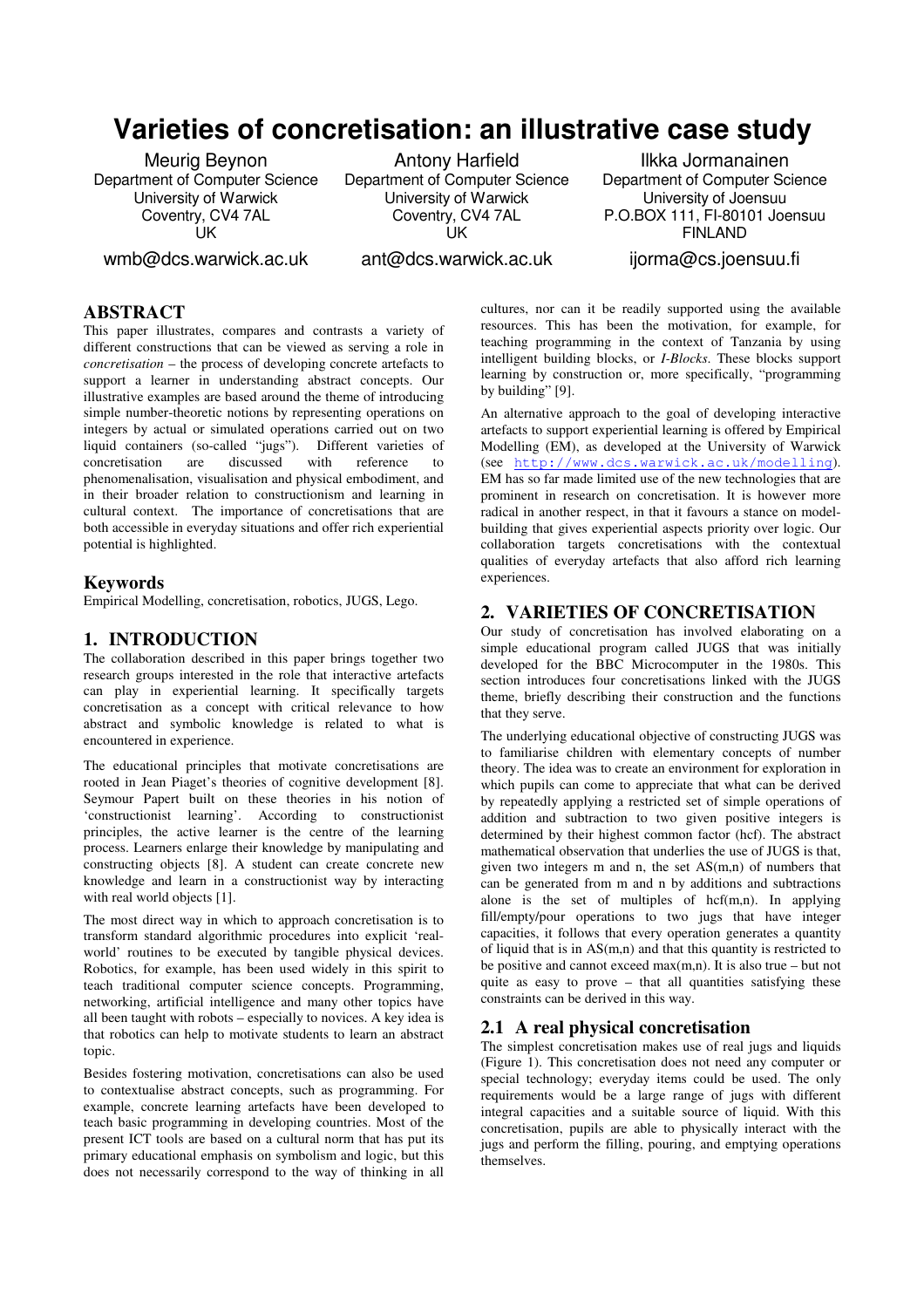

**Figure 1: A real physical concretisation** 



**Figure 2: A software concretisation (BBC JUGS)** Figure 4: An EM concretization

#### **2.2 A software concretisation**

The BBC Microcomputer implementation of JUGS [2] was designed to simulate interaction with real jugs and liquid. The interface displays two jugs with integer capacities (Figure 2) and provides the student with a button interface through which three kinds of operation can be simulated. The operations are defined as: *fill* (to fill a jug with liquid), *empty* (to remove all the liquid from a jug), and *pour* (to pour the liquid from one jug into the other). The JUGS program is designed to be used in an exploratory manner, where the principal objective for a pupil is to use the operations to produce a specified target quantity of liquid.

# **2.3 A robotics concretisation**

In keeping with previous work on concretisation using robotics [7], a physical model of jugs can be constructed that offers the advantages of the software program as well as the benefits of real-world interaction. To explore this possibility, Harfield and Jormanainen constructed an experimental concretisation of the JUGS program using Lego, as will now be briefly described.

The first phase of the construction involved building a physical jug with Lego building blocks. This model incorporated a motor and two touch sensors. With the motor and sensors it was possible to control the filling, pouring and emptying operations of the model. The motor and sensors were connected to a RCX unit – an autonomous small-scale computer with connectors for motors and sensors. With this hardware, it is possible to produce autonomous robots, which can also communicate, during execution, with a computer or with each other via an infrared device.

The next phase of the construction was to develop the software for our model. Visual Basic was used for the development work together with the *Phantom* software component which allows the programmer to access the RCX unit easily. The *immediate mode* of the component was used to control the motor and read



**Figure 3: A robotics concretisation using Lego** 

| C screen (tkeden 1.46)                                                            |
|-----------------------------------------------------------------------------------|
| Welcome to Jugs. The aim is to get the target quantity<br>of water in either jug. |
| Target is 1 : awaiting input                                                      |
| Juq A Juq B                                                                       |
| Fill A Fill B Empty A Empty B Pour                                                |

the sensors without downloading any software to the robot. This meant that the application served as a remote controller.

The interface for interacting with the jugs followed a similar design to the JUGS program, with operations for filling, pouring and emptying. However, no on-screen visualisation was necessary because the physical representation of the jugs enables the student to observe the content level (Figure 3).

# **2.4 An Empirical Modelling concretisation**

The motivation for using EM to build a jugs model (Figure 4, taken from [9: jugsPavelin2002]) is that it represents a quite different way of using the computer to express the experiential aspects that are an essential ingredient of concretisation. Whereas the JUGS program captures only a narrow and specific range of operations that can be performed on actual jugs, EM grapples with the much wider – and no longer circumscribed – repertoire of interactions that is associated with the concept of a 'jug' as it is negotiated in experience. This has the effect of providing a more open environment to engage the student in exploring jugs than the JUGS program. Whilst the JUGS program allows specific actions to be performed and specific parameters to be changed in ways that are limited by the specification of the programmer who created the concretisation, such limitations do not apply to the EM jugs model. The learner acts in a role more like that of a modeller, and the distinction between model-builder and model-user is blurred. A modeller is able to guide their learning by exploring the model and investigating the effects of making changes to the model. This modelling activity is supported by the key concepts of observation, dependency and agency, as described in [3, 4, 5].

By way of illustration, modelling jugs in the EM environment proceeds by identifying the relevant observables, dependency and agency. Suitable observables might be the capacity of the jug, the quantity of liquid in the jug, and the colour of the liquid. A dependency between these observables might then be that the jug is full when the quantity of liquid in the jug equals its capacity. Agency in the environment might be associated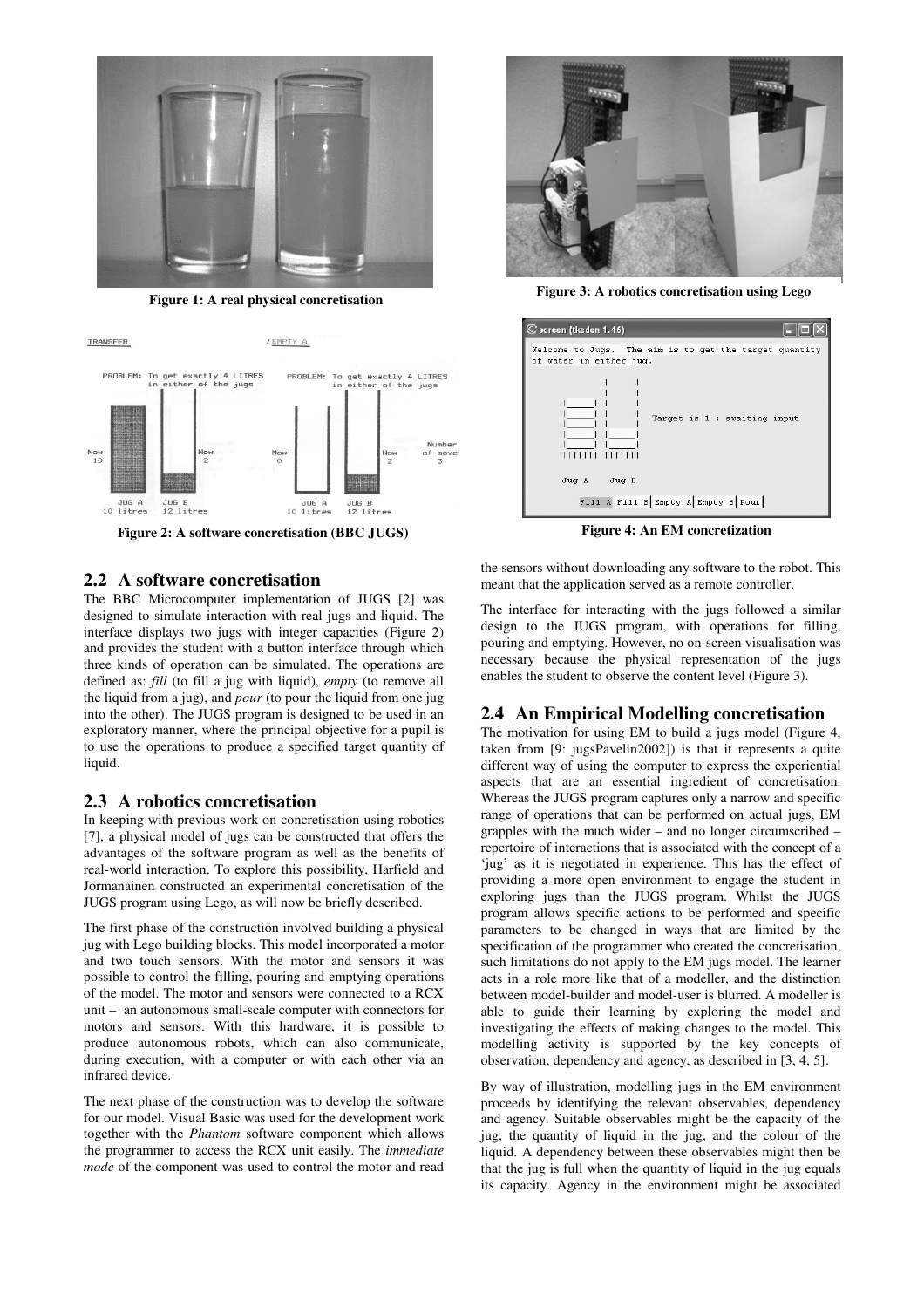with the state-changing actions involved in filling or emptying a jug. It is important to notice that this model building does not necessarily involve any traditional procedural programming. Instead, it more closely resembles the activity of developing and using a spreadsheet by interactively creating observables and dependencies and acting out the roles of agents.

The original EM jugs model was devised with specific reference to novel implementation of the JUGS program, and several variants have since been developed. Some of these variants place more emphasis on realistic characteristics of actual jugs. For instance, one variant makes use of floating point numbers to represent the capacity of a jug [9: jugsextensionsRunbol2002], and takes account of evaporation (or spillage) of liquid. It is characteristic of EM that there is no objective criterion by which such variants of the original EM jugs model can be deemed to be distinct models – it is more appropriate to regard them as associated with different loci for interaction in an amorphous space of jugs-related models to which the human interpreter can migrate at their discretion (cf. *The JUGS model: theme and variations* poster in [9:kaleidoscopeBeynon2005]).

# **3. COMPARING CONCRETISATIONS**

The four concretisations described in the previous section have very diverse characteristics. These are discussed with reference to: the intended function of the concretisations; the nature of their construction; their qualities in use; their limitations.

# **3.1 Concretisation by physical artefacts**

The use of actual jugs and liquid most directly captures the core concept of concretisation: the design of a physical artefact that is intended to be used interactively to promote the learner's understanding of an abstract mathematical concept. Whilst there may seem to be little involved in the construction of such a concretisation, there are significant issues associated with the use of liquid to represent an integral quantity. If the quantity of liquid is to be used as an intrinsic measure, then it is possible to imagine how blemishes in making a jug, or careless execution of pouring operations, might result in discrepancies – for instance, such as correspond to replacing integer parameters 2 and 3 by 199 and 301 respectively – with very significant consequences for what quantities can be generated by sequences of operations, If such discrepancies could be detected and monitored, they might indeed add something instructive by way of insight into the complex relationship between additive operations and multiplicative properties. Otherwise, in order to avoid such pathological number-theoretic diversions, it might be appropriate to mark off the quantity of liquid by providing a calibration for each jug. Whilst the explicit physical nature of the concretisation and the familiar commonplace nature of the operations accords well with the idea of placing learning activity in an everyday context, it also renders adaptation difficult: it would not be an easy matter to change the capacity of a jug, for instance, to change the colour of the liquid arbitrarily, or to apply scaling to the size of jugs.

# **3.2 Concretisation by the JUGS program**

It is clear that the JUGS program in some sense serves a similar function to that of the physical concretisation using actual jugs. By comparison with the actual jugs, the quantities of liquid displayed are robustly integral, and the potential messiness and imprecision of the physical operations is eliminated. This idealisation of the physical experience that the program offers is in some respects out of keeping with the educational motivation for concretisation. Perhaps on this account, a common reaction

of teachers, especially when computer technology in schools was still scarce, was to question the value of replacing such simple artefacts as actual jugs by a computer simulation. The supplementary notes on use initially issued with the JUGS program implicitly acknowledge this kind of objection, proposing that pupils are first exposed to the physical concretisation by jugs and liquid, and only subsequently to the "abstract experience" that the program affords. It is nevertheless clear that the JUGS program more readily meets the declared objective of "[allowing] pupils to investigate open-ended problems", and whilst there is no explicit reference to the underlying abstract number-theoretic concepts, comprehensive answers to the questions for investigation demand some engagement with these. For instance, a pupil has to appeal to the notion of 'highest common factor' in some way in order to explain why it is impossible to achieve a certain target. Despite the purely visual nature of its realisation of state, the JUGS program can still be seen as a concretisation in that it serves to 'phenomenalise' abstract mathematical concepts in the sense of [6]. Because of its less tangible embodiment, the JUGS program is also in principle much easier to adapt than a pair of actual jugs, subject to the program being developed so that parameters can be easily modified and the well-known problems of adapting to a modified specification are overcome.

# **3.3. The LEGO JUGS concretisation**

The purpose of the LEGO concretisation is to exploit the more sophisticated computer-related technologies for devising physical artefacts that have been developed since 1982. The objective for this concretisation is to move beyond mere visualisation to a physical realisation of state that allows the kind of direct interaction in the world that actual jugs afford. As the account of the construction of the LEGO model in section 2.3 indicates, the electronic counterpart of the engineering problem of manufacturing jugs with precise integer capacities presents software and hardware challenges that subvert the idea of marrying the physicality of 'real-world' artefacts with the programmability of computer technology. This means that it is technically hard to build an entirely satisfactory concretisation of this nature in practice. When considering the role of such a concretisation, it is of interest to note that virtual reality technology now potentially offers yet another approach to concretisation that might be seen as overcoming some of the limitations of the original JUGS program. The significance of supporting stand-alone interactions that can be carried out in a commonplace environment without the need for special apparatus must also be acknowledged.

# **3.4. The EM Jugs model as a concretisation**

Superficially, EM does not seem to address the goals of concretisation where physical embodiment and realism are concerned. Like the JUGS program, the EM Jugs model makes use of a standard computer display interface, and to this extent offers a similar kind of 'abstract experience'. Taking the full range of possible interactions with the EM Jugs model into account, there is exceedingly wide scope for state-changing activities beyond the menu selection and direct manipulation in a conventional user-interface, since there is always scope to augment and revise the model through modifying the observables and dependencies on-the-fly. This interaction involves a relatively sophisticated activity similar to introducing and manipulating spreadsheet definitions however, and cannot generally be carried out by a naïve user. The experiences invoked through such interaction, far from being 'realistic' in the narrow sense, can have a surreal quality. For instance, by